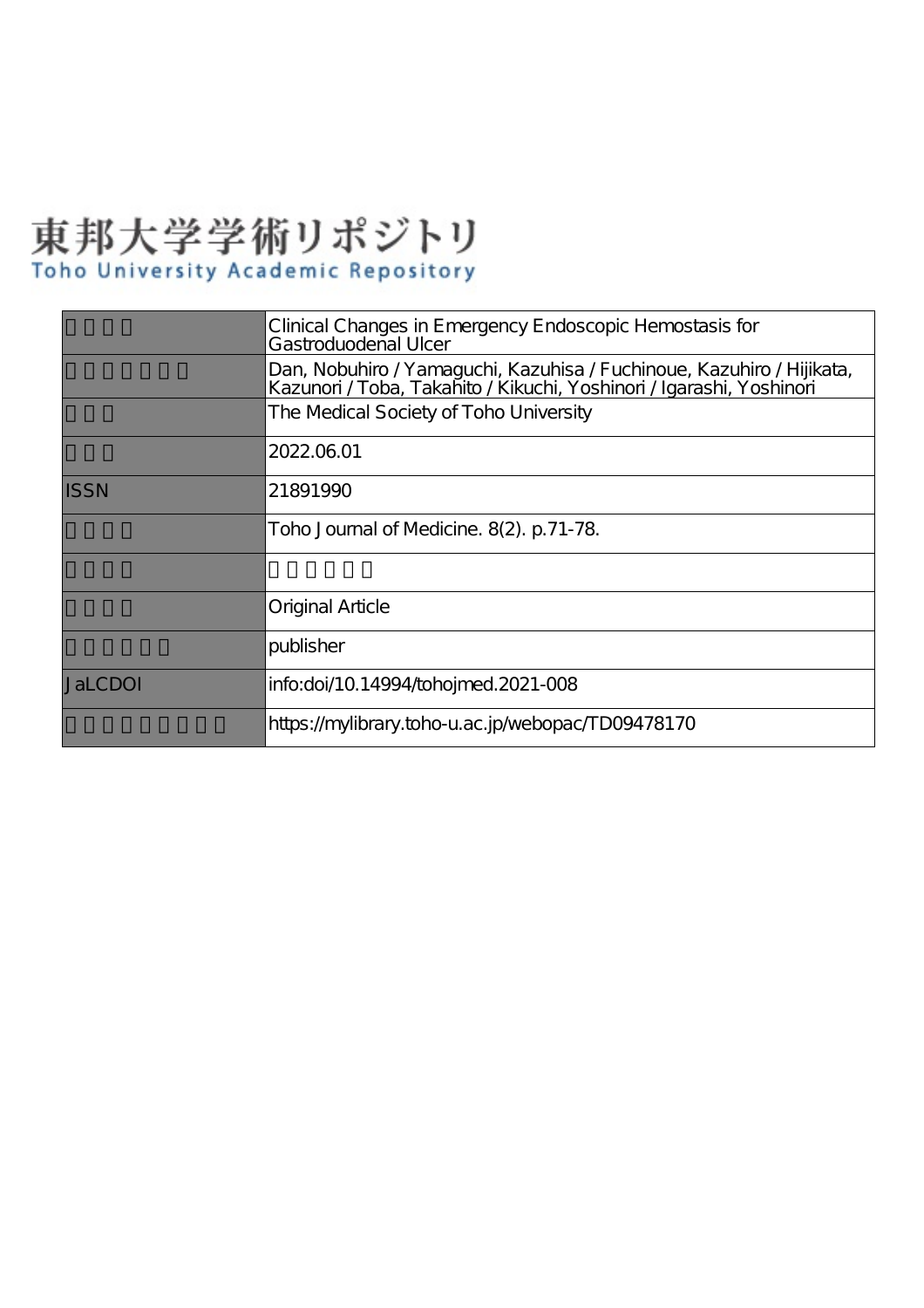Nobuhiro Dan\* Kazuhisa Yamaguchi Kazuhiro Fuchinoue Kazunori Hijikata Takahito Toba Yoshinori Kikuchi and Yoshinori Igarashi

Department of Internal Medicine, Division of Gastroenterology and Hepatology, Toho University Omori Medical Center, Tokyo, Japan

#### ABSTRACT

Introduction: This study aimed to examine the endoscopic hemostasis methods and characteristics of patients with gastroduodenal ulcer by comparing two sets of 5-year data. Included in this study are patients who were treated with emergency upper gastrointestinal endoscopy in our hospital over a 10-year study period.

M ethods: Patients with hemorrhagic gastroduodenal ulcers who were treated with endoscopic hemostasis via emergency upper gastrointestinal endoscopy in our hospital from January 2004 to December 2008 and from January 2014 to December 2018 were categorized into Groups A and B, respectively. The two groups were retrospectively compared with regard to patient characteristics, hemostasis method, and various risk factors.

R esults: Endoscopic hemostasis cases tended to decrease (202 vs. 130 cases,  $p = 0.86$ ). The mean patient age increased (60.4 vs. 67.2 years,  $p \le 0.05$ ). There was no difference in the H elicobacter pyloriinfection rates  $(92.6\% \text{ vs. } 91.5\%, \text{ p} = 0.89)$ . The number of patients taking oral proton-pump inhibitors  $(5.9\% \text{ vs. } 26.2\%, \text{ p})$  $< 0.05$ ), oral nonsteroidal anti-inflammatory drugs (17.3% vs. 31.5%, p  $< 0.05$ ), and oral antithrombotic agents  $(15.3\%$  vs. 28.5%,  $p < 0.05$ ) was increased. The number of patients who underwent endoscopic clipping method (73.3% vs. 34.6%,  $p < 0.05$ ) was reduced. The number of patients who underwent cauterization using hemostatic forceps significantly increased  $(4.0\% \text{ vs. } 76.2\% \text{ p} < 0.05)$ .

Conclusions: There was no difference in H .pyloriinfection rates due to the progressive aging of the patients. Fewer cases were treated using endoscopic clipping, whereas more cases were subjected to cauterization using hemostatic forceps.

#### Toho J Med 8 (2): 71―78, 2022

KEYWORDS: emergency endoscopy, hemorrhagic gastroduodenal ulcers, upper gastrointestinal endoscopy, cauterization, Helicobacter pylori

\*Corresponding Author: Nobuhiro Dan, 6-11-1 Omori-nishi, Ota-ku, Tokyo 143-8541, Japan, tel: +81―3―762―4151 e-mail: nobuhiro.dan@med.toho-u.ac.jp DOI: 10.14994/tohojmed.2021-008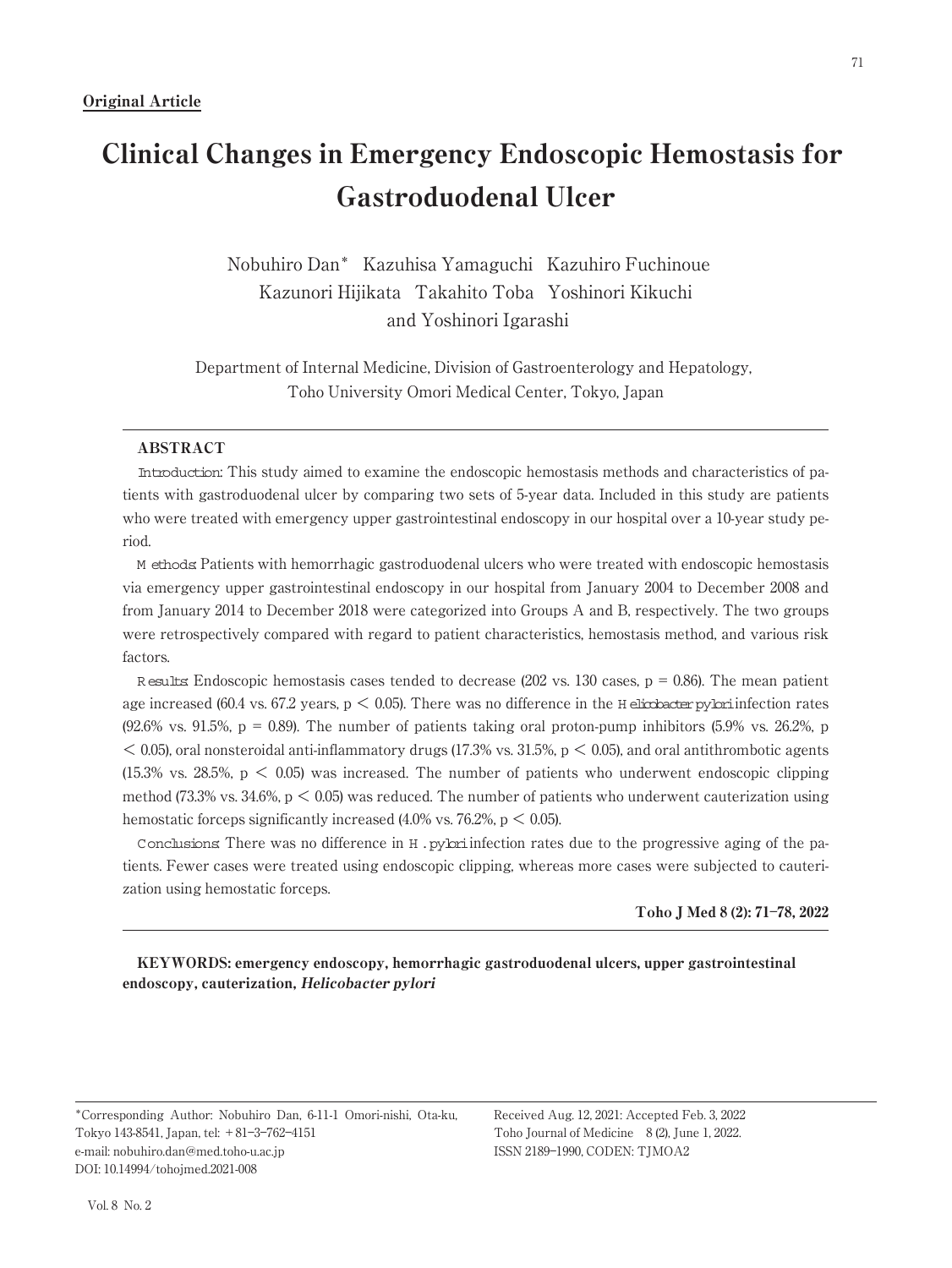#### Introduction

Upper gastrointestinal bleeding is a condition commonly encountered in routine clinical practice. It has an annual incidence of approximately 100 cases per 100,000 people. In particular, hemorrhagic gastroduodenal ulcers are still frequently encountered in emergency endoscopy.<sup>1)</sup>  $H$  elicobacter pyloriinfection is the main cause of gastroduodenal ulcers in addition to the use of corticosteroids, nonsteroidal anti-inflammatory drugs (NSAIDs), and antithrombotic agents. $2-4$ )

H .pyloriinfection causes gastric mucosal inflammation, is responsible for the atrophy of gastric mucosa and decreased gastric acid secretion, and leads to gastric and duodenal ulcers. Clinical studies have demonstrated that eradicating H . pybriimproves gastric mucosal inflammation, thereby removing the factor that contributes to the development of ulcers and markedly inhibiting the recurrence of ulcers. Consequently, the use of proton-pump inhibitors (PPIs)<sup>5)</sup> and spread of  $H$ . pylorieradication treat $ment<sup>6,7)</sup>$  have been predicted to be accompanied by a decrease in upper gastrointestinal bleeding. Although H .pylorieradication therapy has been used widely, the aging society has led to a tendency toward an increase in morbidity of underlying diseases, cerebral and cardiovascular diseases, and orthopedic disorders.

Various comparative studies have previously been conducted to compare the techniques used in endoscopic hemostasis; however, thus far, it has been impossible to know which techniques are superior and which are inferior. In particular, for initial hemostasis and rebleeding, comparisons among the epinephrine local injection, pure ethanol local injection, hemostatic forceps, and endoscopic clipping methods have shown no difference in terms of the treatment effect. $8.9$  Thus far, the endoscopic clipping method has been the primary technique employed for endoscopic hemostasis. However, because of recent advances in endoscopic treatments such as endoscopic submucosal dissection, hemostasis using high-frequency coagulation for preventing postoperative bleeding is often used as a simple and reliable treatment method.

With time, therefore, the characteristics of patients with hemorrhagic gastroduodenal ulcers and clinical features of hemostatic treatments are presumed to change. Thus, this retrospective study examined endoscopic hemostasis methods and characteristics of patients with gastroduodenal ulcer who were treated with emergency upper gastrointestinal endoscopy in our hospital by comparing two sets of 5-year data.

### Methods

#### Patient groups

Patients who had undergone emergency upper gastrointestinal endoscopy in our hospital over the 5-year period from January 2004 to December 2008 and over the 5-year period from January 2014 to December 2018 were categorized into two groups based on the treatment period. In addition, we compared cases of gastric ulcer that required endoscopic treatment, defining 2004-2008 as Group A and 2014-2018 as Group B. In this study, emergency endoscopy was defined as endoscopy performed outside the predetermined consultation hours by the attending endoscopy specialist on duty within 12 h of visiting our hospital.

#### Classification of upper gastrointestinal ulcers

The characteristics of bleeding from peptic ulcers were classified as per the Forrest classification as follows: Ia, spurting bleeding; Ib, oozing bleeding; IIa, exposed blood vessels (nonbleeding visible vessels); IIb, adherent blood clot; IIc, presence of black spots as traces of bleeding on an ulcer base; and III, clean ulcer base.<sup>10)</sup> Those with ≥stage IIa bleeding were treated with endoscopic hemostasis.

#### Patient characteristics

The two groups were retrospectively compared based on patient characteristics and endoscopic hemostasis methods. Among patient characteristics, the following risk factors of gastrointestinal bleeding were compared: age, sex, H .pyloriinfection, diabetes mellitus, and chronic renal failure in addition to the use of hemodialysis, PPIs, H2 receptor antagonists (H2-RAs), NSAIDs, antithrombotic drugs, and corticosteroids.

#### Endoscopic treatment methods

In our hospital, at least two endoscopy specialists are available on stand-by. When deemed necessary by the blood test results, computed tomography imaging findings, and the patient's general condition, an emergency endoscopy is performed within 12 h of the hospital visit. The endoscopic hemostasis technique was selected at the discretion of the attending endoscopy specialist and comprised either a mechanical method, namely the endoscopic clipping, or methods that use local injections, namely a local injection of pure ethanol and local injection of hypertonic sodium epinephrine (HSE), argon plasma coagulation, or coagulation hemostasis using hemostatic forceps with soft coagulation mode 50-60 W (Coregrasper; Olympus Co.,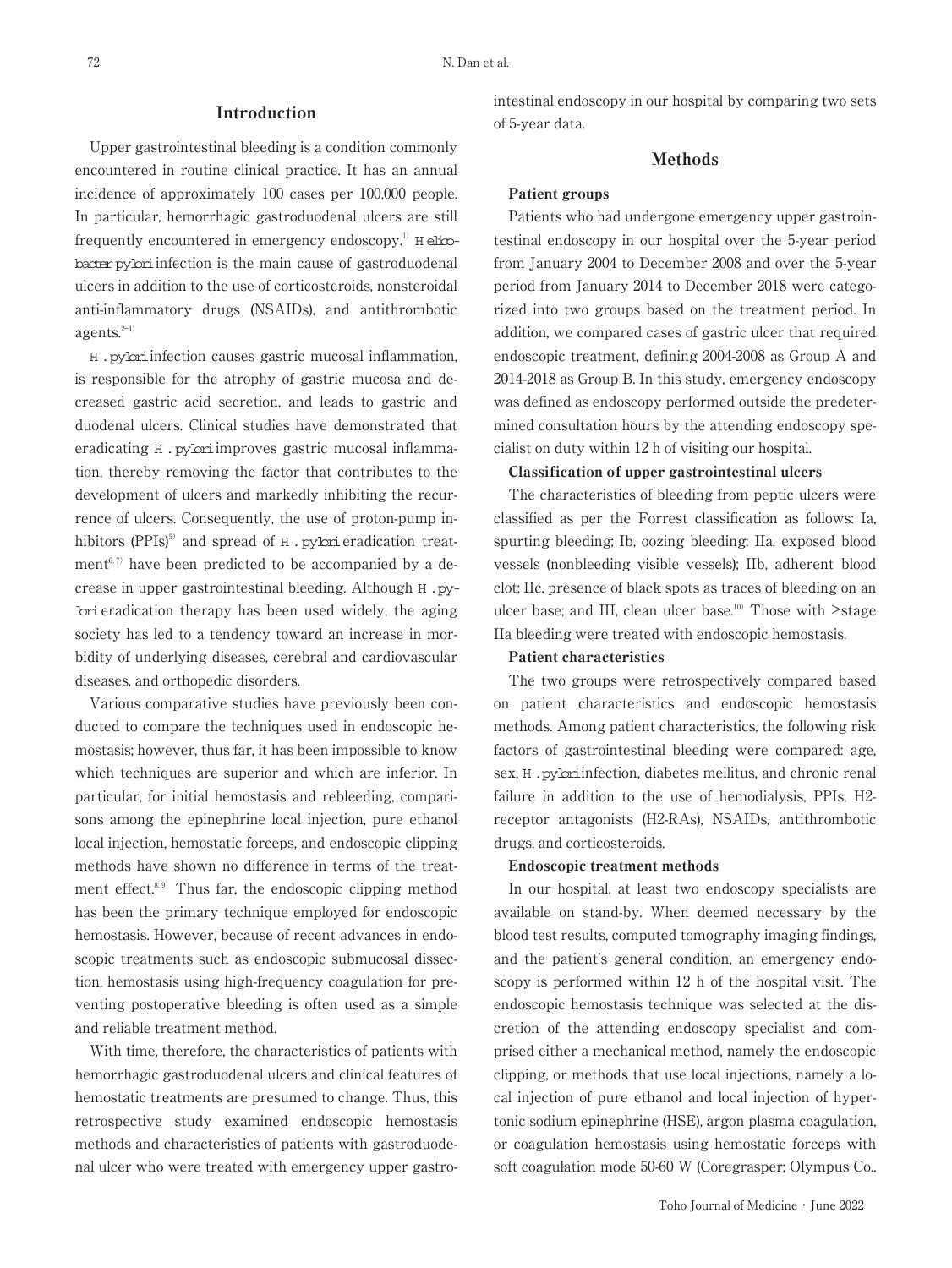

Fig. 1 Chart showing the cases of emergency endoscopy from 2004 to 2008 (Group A).

Japan). Rebleeding was defined as bleeding during hospitalization that required another round of hemostasis. All patients were administered an intravenous drip infusion of a PPI or an H2-RA immediately before or after endoscopic treatment. In cases where patients had been taking oral corticosteroids, NSAIDs, or antithrombotic agents, all medications were discontinued if possible.

#### Statistical analyses and ethical approval

For statistical analysis, the Mann-Whitney U-test, chisquared test, and Fisher's exact test were performed. Fisher's exact test was used when at least one expected frequency was <5. All analyses were performed using the software package EZR 1.41 (Saitama Medical Center, Jichi Medical University, Japan). A p-value of  $\leq 0.05$  was considered statistically significant. This study was conducted with the approval of the Ethics Committee of Toho University Omori Medical Center (approval number M20220). Requirement of written informed consent was waived owing to retrospective anonymized data collection.

## **Results**

#### Emergency endoscopy cases

The overall number of emergency endoscopy cases was 855 in 2004-2008 and 760 in 2014-2018, respectively. The cases of both upper endoscopy (667 vs. 529) and upper gastrointestinal bleeding (547 vs. 360) were decreased in Group B during the two periods (Figs. 1, 2). Gastric ulcers were the most common type in both groups, followed by



Fig. 2 Chart showing the cases of emergency endoscopy from 2014 to 2018 (Group B).

esophagogastric varices and gastric duodenal ulcers (Figs. 3, 4). The proportion of patients with upper gastrointestinal bleeding requiring hemostatic treatment increased from 55.8% (305/547) in 2004-2008 to 62.2% (224/360) in 2014-2018. Therefore, a tendency for the rate of upper gastrointestinal bleeding to increase was observed. A total of 36.9% of patients with gastroduodenal ulcer and upper gastrointestinal bleeding required hemostatic treatment from 2004 to 2008 (Group A: 202/547) compared with 36.1% from 2014 to 2018 (Group B: 130/360). Thus, no change was observed between the groups  $(p = 0.86)$ .

#### Patient characteristics

The comparison between Groups A and B in terms of patients with gastroduodenal ulcers who underwent hemostatic treatment showed that Group B patients were older (age: 60.4 vs. 67.2 years, p < 0.05; Table 1). In terms of sex, the proportion of women increased from Group A to Group B (22.3% vs. 33.9%, respectively;  $p \leq 0.05$ ). A comparison of the two groups in terms of the bleeding sites showed that gastric ulcers overall accounted for 78.2% of the bleeding sites in Group A and 76.2% in Group B; these values did not differ significantly. Duodenal ulcers accounted for  $21.8\%$  and  $23.8\%$  (p = 0.64) of the bleeding sites in Groups A and B, respectively, which also did not differ significantly. There was no difference between the two groups with respect to the lesion sites located in the upper, middle, or lower portion of the stomach ( $p = 0.83$ ). Likewise, the two groups did not differ in their Forrest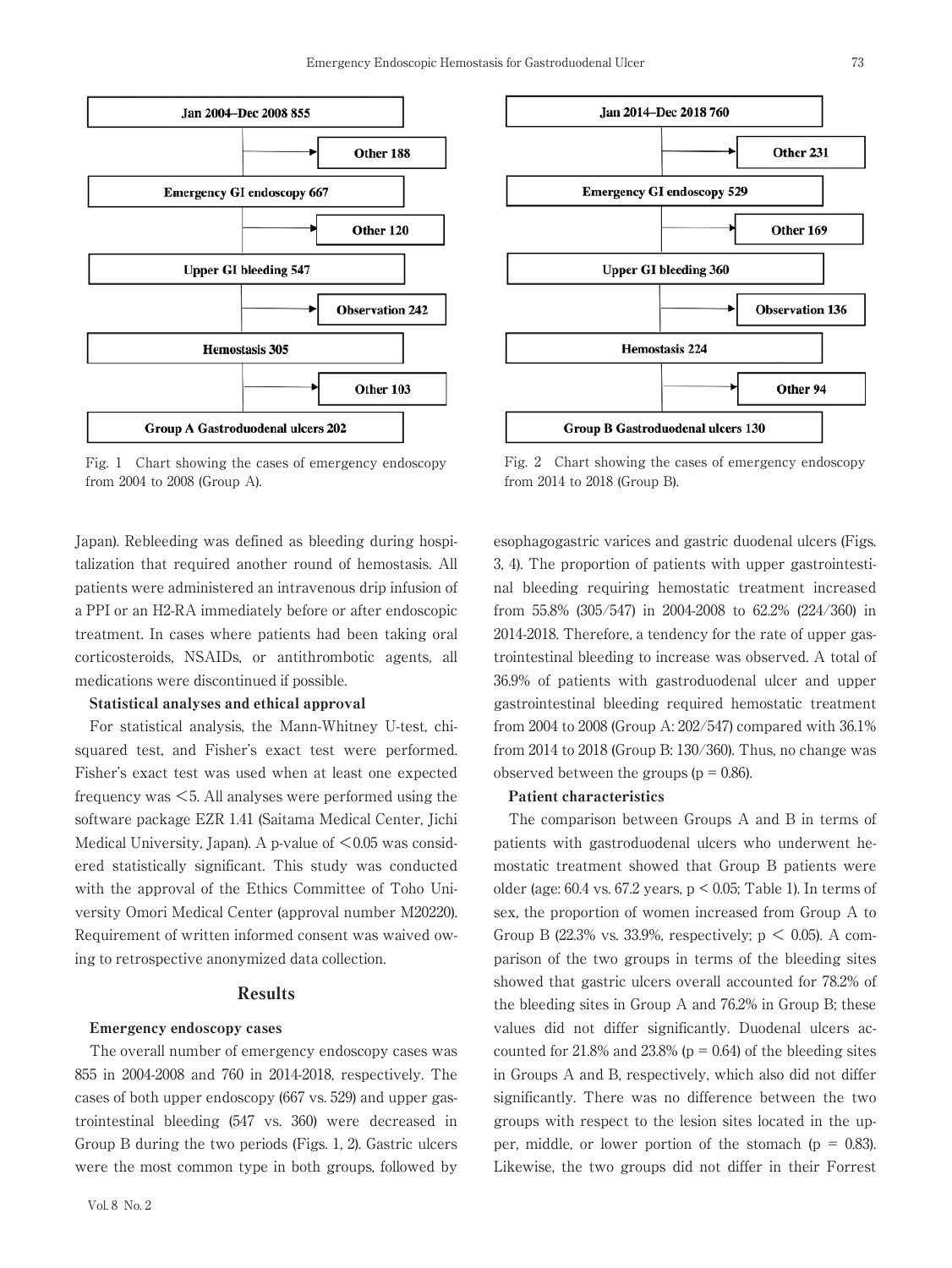

Fig. 3 Pie chart showing the frequencies of diseases that caused upper gastrointestinal bleeding from 2004 to 2008 ( $N = 547$ ) (Group A).



Fig. 4 Pie chart showing the frequencies of diseases that caused upper gastrointestinal bleeding from 2014 to 2018 ( $N = 360$ ) (Group B).

classification ( $p = 0.26$ ; Table 2). A comparison of patient characteristics in terms of risk factors showed that the H . pylori infection rate did not differ between the two groups (92.6% vs. 91.5%,  $p = 0.89$ ). Moreover, no change was found in terms of comorbidities, namely, diabetes mellitus (12.9% vs. 20.8%,  $p = 0.08$ ) and chronic renal failure  $(9.9\% \text{ vs. } 13.1\%, \text{ p} = 0.47)$ , or in terms of the proportion of patients on dialysis  $(5.5\% \text{ vs. } 8.5\%, \text{ p} = 0.39; \text{ Table 1}).$ 

More patients took oral PPIs  $(5.9\% \text{ vs. } 26.2\% \text{ p} < 0.05)$ , oral NSAIDs  $(17.3\%$  vs.  $31.5\%$ ,  $p < 0.05$ ), and oral antithrombotic agents (15.3% vs. 28.5,  $p < 0.05$ ) in Group A

than in Group B. The groups did not differ in their oral intake of H2-RA (9.9% vs. 4.6%,  $p = 0.12$ ) and corticosteroids  $(5.5\% \text{ vs. } 7.7\%, \text{ p} = 0.56; \text{ Table 1}).$ 

# Selection of the endoscopic hemostasis technique

Regarding the endoscopic hemostasis technique used, endoscopic clipping  $(73.3\% \text{ vs. } 34.6\%, \text{ p} < 0.05)$ , local injections of pure ethanol (34.2% vs.  $1.5\%$ , p < 0.05), and local injections of HSE (49.0% vs. 32.3%,  $p < 0.05$ ) showed significant decreases in Group B than in Group A. Cauterization using hemostatic forceps showed a significant increase (4.0% vs. 76.2%, p < 0.05) in Group B than in Group A.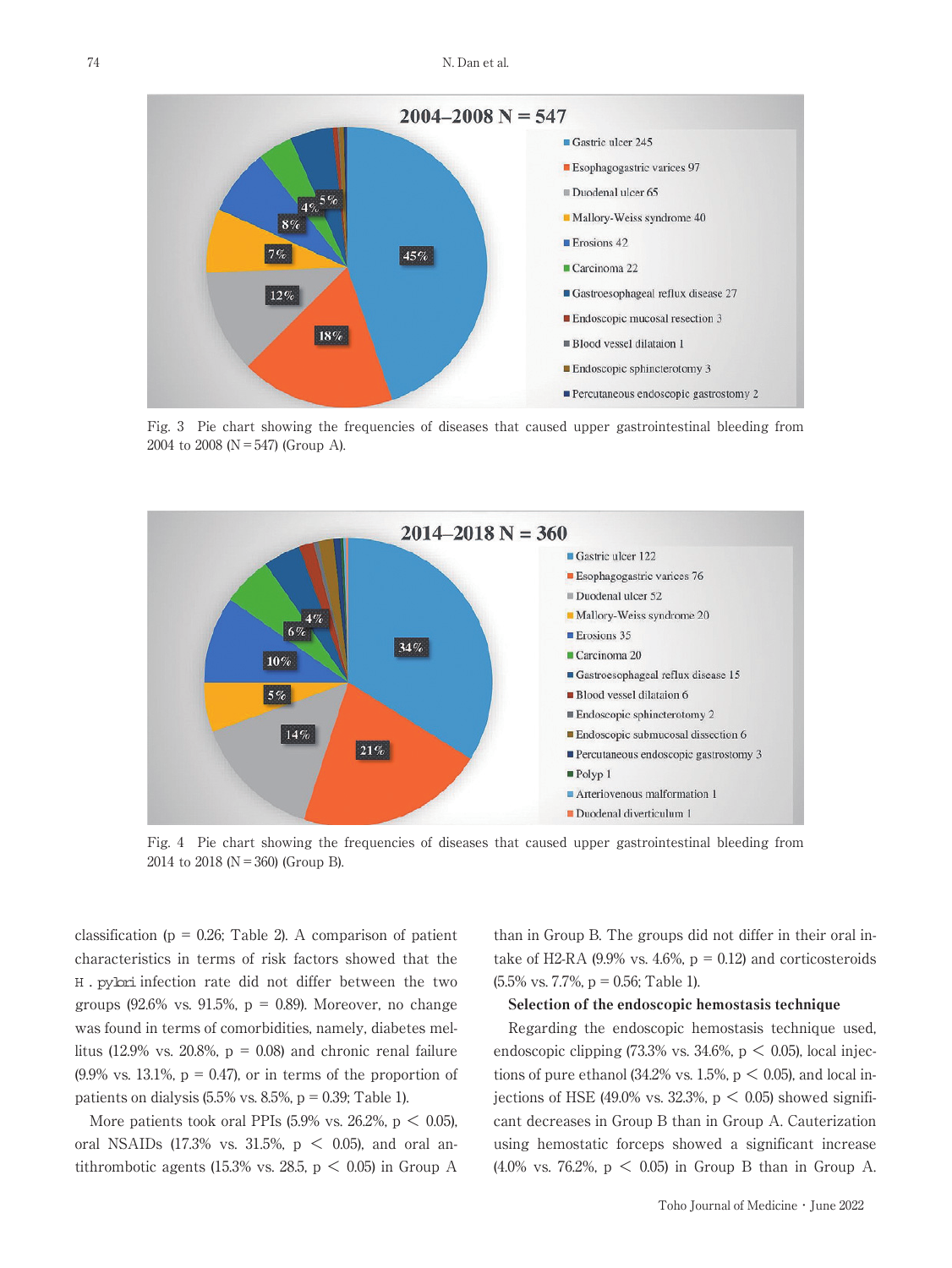| Characteristics       | Group A $(N = 202)$ | Group B $(N = 130)$ | $\boldsymbol{P}$ |
|-----------------------|---------------------|---------------------|------------------|
| Age (range)           | 60.4 (13-89)        | 67.2 (14–88)        | $< 0.05*$        |
| Male                  | 157 (77.7%)         | 86 (66.2%)          | < 0.05           |
| Female                | 45 (22.3%)          | 44 (33.9%)          |                  |
| H. pylori             | 187 (92.6%)         | 119 (91.5%)         | 0.89             |
| <b>Diabetes</b>       | 26 (12.9%)          | 27 (20.8%)          | 0.08             |
| Chronic renal failure | 20 (9.9%)           | $17(13.1\%)$        | 0.47             |
| Hemodialysis          | $11(5.5\%)$         | 11 (8.5%)           | 0.39             |
| <b>PPIs</b>           | $12(5.9\%)$         | 34 (26.2%)          | < 0.05           |
| <b>NSAIDs</b>         | 35 (17.3%)          | 41 (31.5%)          | < 0.05           |
| Antithrombotic drug   | 31 (15.3%)          | 37 (28.5%)          | < 0.05           |
| Corticosteroid        | 11 (5.5%)           | 10 (7.7%)           | 0.56             |

Table 1 Patient characteristics (including orally administered medications) / background

PPIs, proton pump inhibitors; NSAIDs, nonsteroidal anti-inflammatory drugs Chi-squared test; \*: Mann‒Whitney *U*-test

| Location               | Group A $(N = 202)$ | Group B ( $N = 130$ ) | $\boldsymbol{P}$ |
|------------------------|---------------------|-----------------------|------------------|
| <b>Stomach</b>         | 158 (78.2%)         | 99 (76.2%)            | 0.64             |
| Upper                  | 44 (27.9%)          | 26 (26.3%)            | 0.83             |
| Middle                 | 44 (27.9%)          | 26 (26.3%)            |                  |
| Lower                  | 70 (44.3%)          | 47 (47.5%)            |                  |
| Duodenum               | 44 (21.8%)          | 31 (23.8%)            | 0.64             |
| Forrest classification |                     |                       |                  |
| Ia                     | 11 $(5.4\%)$        | $3(2.3\%)$            | $0.26**$         |
| Ιb                     | 93 (46.0%)          | 55 (42.0%)            |                  |
| Пa                     | 98 (48.5%)          | 72 (55.4%)            |                  |

Table 2 Bleeding sites and Forrest classification

Chi-squared test; \*\*: Fisher's exact test

Table 3 Hemostasis method (gastric and duodenal ulcers), duration of procedure, and rebleeding

| Hemostasis method           | Group A $(N = 202)$ | Group B $(N = 130)$ | P           |
|-----------------------------|---------------------|---------------------|-------------|
| Clipping                    | 148 (73.3%)         | 45 (34.6%)          | < 0.05      |
| $HSE*$                      | 99 (49.0%)          | 42 (32.3%)          | < 0.05      |
| Pure ethanol                | 69 (34.2%)          | 2(1.5%)             | $< 0.05$ ** |
| Cauterization               | 8 (4.0%)            | 99 (76.2%)          | < 0.05      |
| Average time (range in min) | $39.5(12-109)$      | $27.0(9-98)$        | $< 0.05*$   |
| Standard deviation (SD)     | 17.4                | 15.2                |             |
| Rebleeding                  | 22 (10.9%)          | 8 (6.2%)            | 0.20        |

HSE, hypertonic sodium epinephrine

Chi-squared test; \*: Mann‒Whitney *U*-test; \*\*: Fisher's exact test

Partly due to the widespread use of hemostasis via cauterization, the duration of the endoscopic hemostasis procedure was significantly shorter (39.5 vs. 27.0 min,  $p \le$ 0.05) and frequency of rebleeding tended to decrease (22/ 202 [10.9%] vs. 8/130 [6.2%], p = 0.20) in Group B (Table 3).

#### Hemostasis method for duodenal ulcer

For the duodenum only, the endoscopic clipping method (72.7% vs. 74.2%,  $p = 0.61$ ) showed no difference, whereas cauterization using hemostatic forceps increased significantly (2.3% vs. 41.9%,  $p < 0.05$ ) in Group B than in Group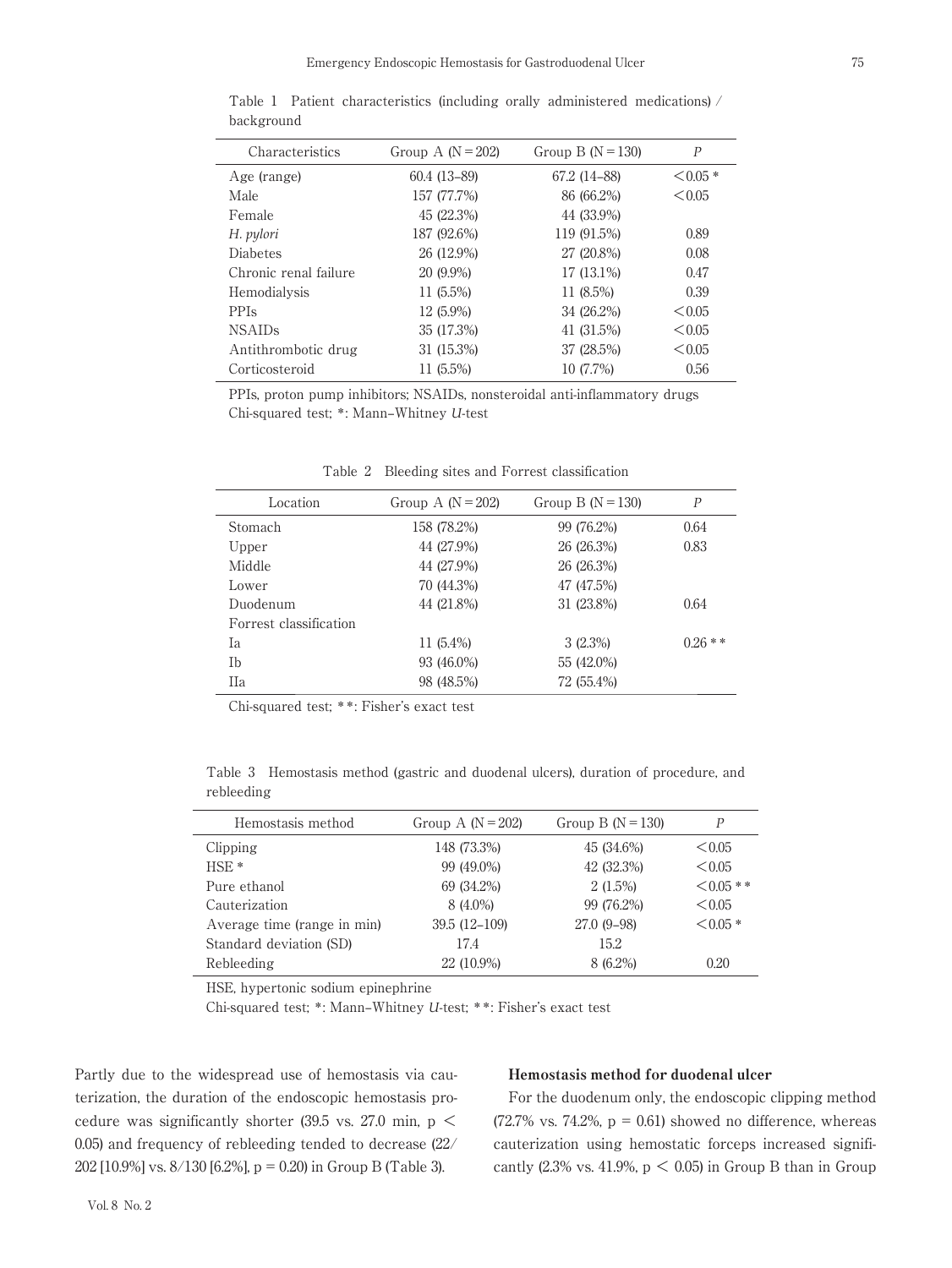| Hemostasis method | Group A $(N = 44)$ | Group B $(N=31)$ |                |
|-------------------|--------------------|------------------|----------------|
| Clipping          | 32 (72.7%)         | 23 (74.2%)       | 0.61           |
| $HSE$ *           | 18 (40.9%)         | $6(19.4\%)$      | 0.09           |
| Pure ethanol      | 8 (18.2%)          | $0(0.0\%)$       | $< 0.05$ **    |
| Cauterization     | $1(2.3\%)$         | 13 (41.9%)       | $\leq 0.05$ ** |

Table 4 Hemostasis method (duodenal ulcer)

HSE, hypertonic sodium epinephrine

Chi-squared test; \*\*: Fisher's exact test

A (Table 4).

# Discussion

Compared with Group A, the number of upper gastrointestinal bleeding cases tended to decrease, patients tended to be older, and the proportion of women increased in Group B. This may be due to the high infection rate of  $H$  .pyloriin the elderly people<sup>11)</sup> and the increase in the proportion of women in the Japanese population as a result of the increased life expectancy of Japanese women. $12,13$ )

The H . pylori infection rates have been decreasing in several countries, including Japan.<sup>14)</sup> However, in this study, the two groups did not differ significantly in their infection rates. We attribute this result to the following two reasons. First, this study was limited to patients with gastroduodenal ulcer who had undergone endoscopic hemostasis. Second, as Group B comprised older patients, it also had more patients infected with H .pylori.

Chronic diseases such as diabetes and renal failure are known risk factors of upper gastrointestinal bleeding. Patients with diabetes frequently suffer from gastroduodenal ulcers due to microcirculatory disorders that affect atrophic change of mucosa, neuropathy, and mucus secretion disorders.<sup>15)</sup> Patients with chronic renal failure undergoing dialysis treatment have a tenfold higher risk of developing upper gastrointestinal bleeding as a complication.<sup>16)</sup> However, in this study, these factors did not differ among the two groups, indicating that chronic diseases are not affected by upper gastrointestinal bleeding.

The evaluation of the oral medications revealed that more Group B patients were taking oral PPIs, NSAIDs, and antithrombotic agents. The increase in the number of patients taking oral PPIs may have contributed to the decrease in the total number of patients with gastroduodenal ulcers. However, this study failed to demonstrate whether there was a decrease in the risk of developing ulcers that required hemostatic treatment. The increase in the number of patients taking oral NSAIDs and antithrombotic

agents suggests that the need to prescribe these medications has increased, owing to the aging population. The risk of developing ulcers is 5.5 times higher in elderly individuals using NSAIDs, which is higher than that found in young individuals using NSAIDs  $(1.5 \text{ times})$ .<sup>17-19)</sup> Reports on antithrombotic agents have also indicated that the risk of gastrointestinal bleeding is approximately 5.5 times higher in older than in younger adults.<sup>20-23)</sup> Moreover, studies have shown that patients taking oral antithrombotic agents and NSAIDs account for approximately 50% of patients with gastrointestinal bleeding.<sup>24, 25)</sup> Thus, patients taking oral NSAIDs and antithrombotic agents must be carefully observed owing to the possibility of peptic ulcer development.

Endoscopic hemostasis is the first-line therapy for gastrointestinal bleeding, $26$  and the success rate of hemostasis in treating upper gastrointestinal bleeding is ≥90%. In the present study, the number of patients treated using the endoscopic clipping method as a technique for endoscopic hemostasis decreased markedly, whereas the number of cauterization cases using hemostatic forceps increased noticeably.

The endoscopic clipping method requires the device to be replaced each time. In patients taking antithrombotic drugs, it is easier to bleed from the clip site, making visualization from the front difficult, and it is not suitable for patients with severe fibrosed ulcer. It is a device that requires the skill of an endoscopy specialist. Cauterization using hemostatic forceps has been developed for hemostasis during endoscopic submucosal dissection (ESD). Cauterization has been increasingly used for gastroduodenal ulcer in recent years owing to its simplicity and reliability. In our hospital, starting from 2007, the number of ESD cases increased significantly, and cauterization using hemostatic forceps became the mainstream method. Furthermore, the present study found that the time required for hemostasis was significantly shorter, and the proportion of cases of rebleeding tended to be lower. The tech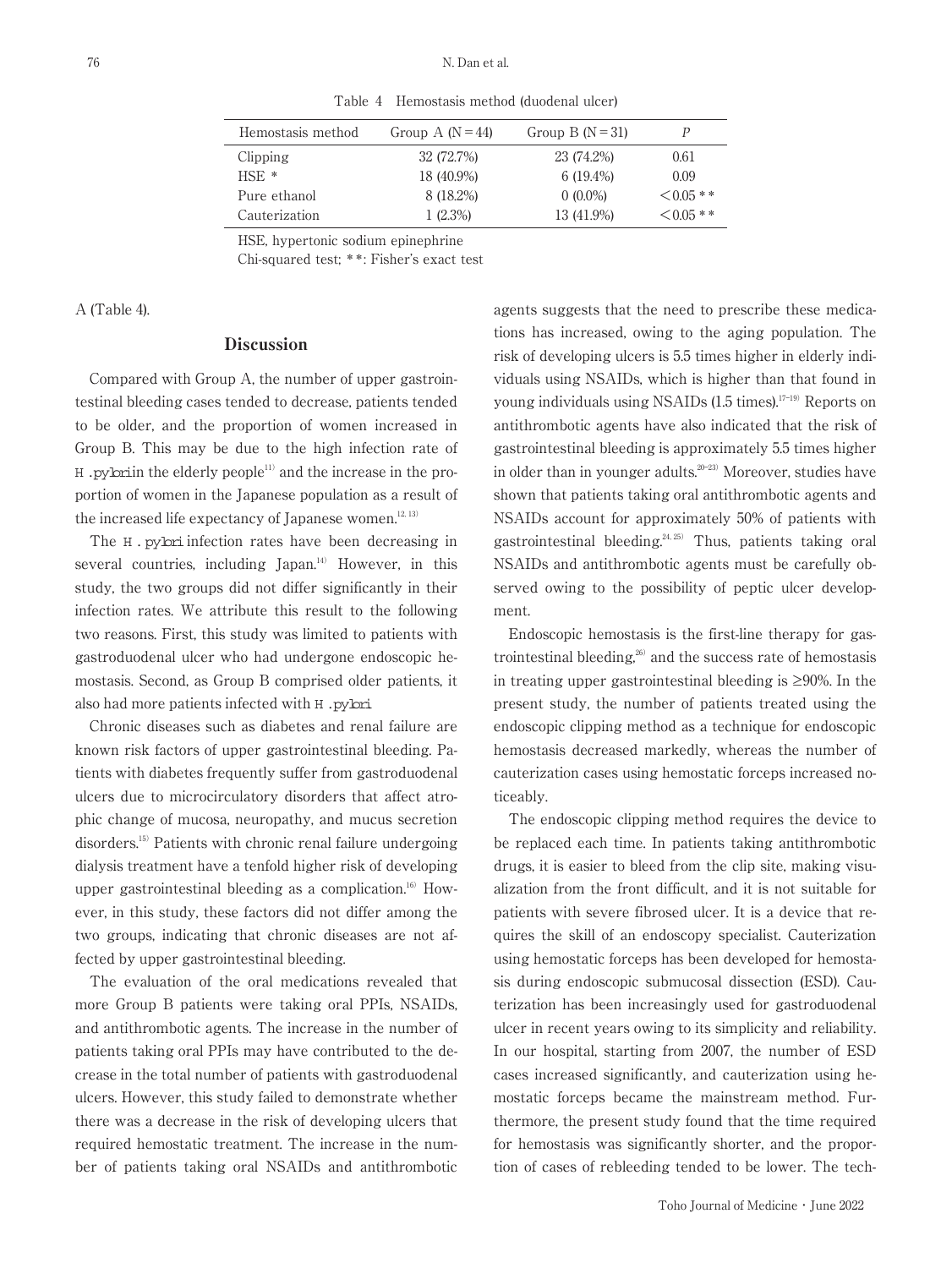nique is believed to allow less experienced endoscopy specialists to achieve a highly reliable hemostatic effect.<sup>27)</sup> The frequency of pure ethanol injections decreased, but that of local HSE solution injections remained unchanged in the present study. Pure ethanol injections are no longer used as they lead to the enlargement of the ulcer after the procedure. The advantages of HSE solution are that it has only a weak tissue-damaging effect, can be frequently administered via local injections, and can be used in the duodenum.

The endoscopic clipping method was the most frequently performed hemostasis technique for duodenal ulcers (72.7% vs. 74.2%,  $p = 0.61$ ), followed by cauterization with hemostatic forceps  $(2.3\% \text{ vs. } 41.9\% \text{, } p \lt 0.05)$ , and the risk of perforation was considered during cauterization with hemostatic forceps. Cauterization of the duodenum with bipolar hemostats rather than monopolar hemostats is safer because it reduces the risk of delayed perforation.28) Hemostatic forceps will be widely used for the hemostasis of duodenal ulcers owing to the development and spread of high-frequency hemostatic forceps devices.

This study is associated with some limitations. First, this study had a small sample size. Second, because this study relies on the retrospective analysis of data from a single institution, the data from other institutions have not been verified. In the future, more institutions must be included to increase the number of endoscopic hemostasis procedures being analyzed.

In conclusion, there was no difference in the rate of H . pylori infection in the gastroduodenal ulcers that required hemostatic treatment. Hemostasis methods have undergone significant changes owing to the widespread use of cauterization with hemostatic forceps. Moreover, with the development and widespread use of highfrequency hemostatic devices, we expect that hemostatic forceps will be widely used in the hemostasis of duodenal ulcers.

Acknowledgements: The authors would like to thank the endoscopy specialists and co-medical staff at the Toho University Omori Medical Center who were involved in the endoscopic treatment. This article has undergone final editing and correction by an editor specialized in medical English at Enago (https://www.enago.jp).

Authors' contribution: Dan and Igarashi designed the study. Dan, Hijikata, Fuchinoue, Toba, and Kikuchi collected the data. Yamaguchi and Dan analyzed the data. Dan wrote the manuscript.

Ethics statement: This study was performed with the approval of the Ethics Committee of the Toho University Medical Center Omori Hospital (M20220).

Conflicts of interest: None decleared.

#### References

- 1)Fujishiro M, Iguchi M, Kakushima N, Kato M, Sakata Y, Hoteya S, et al. Guideline for endoscopic management of non-variceal upper gastrointestinal bleeding. Dig Endosc. 2016; 28: 363-78.
- 2) Warren JR, Marshall BJ, Unidentified curved bacilli on gastric mucosa in active chronic gastritis. Lancet. 1983; 4: 1273-5.
- 3)Tytgat GN. The Sydney system: endoscopic division. Endoscopic appearances in gastritis/duodenitis. Gastroenterol Hepatol. 1991; 6: 223-34.
- 4) Suerbaum S, Michetti P. H elicobacter pylori infection. N Engl J Med. 2002; 347: 1175-86.
- 5) Salas M, Ward A, Caro J. Are proton pump inhibitors the first choice for acute treatment of gastric ulcers: a meta-analysis of randomized clinical trials. BMC Gastroenterol. 2002; 2: 17-23.
- 6)Ford AC, Delaney B, Forman D, Moayyedi P. Eradication therapy in H elicobacterpyloripositive peptic ulcer disease: systematic review and economic analysis. Am J Gastroenterol. 2004; 99: 1833-55.
- 7)Gisbert JP, Khorrami S, Carballo F, Calvet X, Gene E, Dominguez-Munoz E. Meta-analysis: H elicobacter pylori eradication therapy vs antisecretory non-eradication therapy for the prevention of recurrent bleeding from peptic ulcer. Aliment Pharmacol Ther. 2004; 19: 617-29.
- 8) Sacs HS, Challners TC, Blum AL, Berrier J, Pagano D. Endoscopic hemostasis: an effective therapy for bleeding peptic ulcers. JAMA. 1990; 264: 494-9.
- 9) Shimoda R, Iwakiri R, Sakata H, Ogata S, Kikkawa A, Ootani H, et al. Evaluation of endoscopic hemostasis with metallic hemoclips for bleeding gastric ulcer: comparison with endoscopic injection of absolute ethanol in a prospective, randomized study. Am J Gastroenterol. 2003; 98: 2198-202.
- 10)Forrest JA, Finlayson ND, Shearman DJ. Endoscopy in gastrointestinal bleeding. Lancet. 1974; 2: 394-7.
- 11)Asaka M, Kimura T, Kudo M, Takeda H, Mitani S, Miyazaki T, et al. Relationship of H elicobacter pylorito serum pepsinogens in an asymptomatic Japanese population. Gastroenterology. 1992; 102: 760-6.
- 12) Ministry of Health, Labour and Welfare, website. https://www.m hlw.go.jp/toukei/saikin/hw/life/life18/dl/life18-15.pdf ( cited 2021 Apr. 30).
- 13) Statistical Handbook of Japan, website. https://www.stat.go.jp/d ata/jinsui/pdf/202104.pdf (cited 2021 Apr. 30).
- 14) Inoue M. Changing epidemiology of H elicobacter pylori in Japan. Gastric Cancer. 2017; 20: 3-7.
- 15) Dotevall G. Gastric secretion of acid in diabetes mellitus during basal conditions and after maximal histamine stimulation. Acta Med Scand. 1961; 170: 59-69.
- 16) Liang CC, Muo CH, Wang CT, Chou CY, Liu JH, Yen TH, et al. Peptic ulcer disease risk in chronic kidney disease: ten-years incidence, ulcer location, and ulcerogenic effect of medications. PLoS One. 2014; 9: e87952.
- 17) Van Soest EM, Sturkenboom MCJM, Dieleman JP, Verhamme